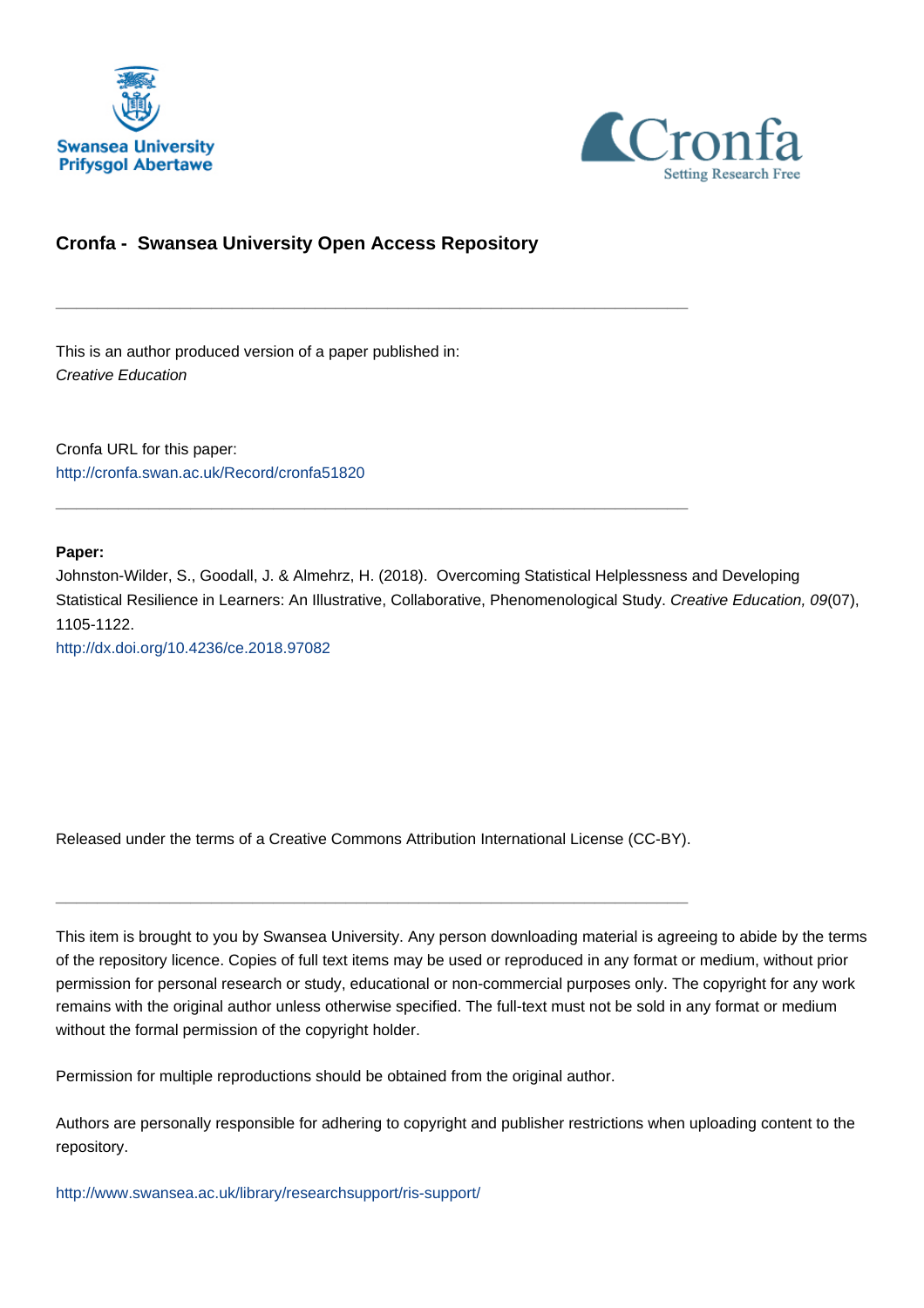

# **Overcoming Statistical Helplessness and Developing Statistical Resilience in Learners: An Illustrative, Collaborative, Phenomenological Study**

## **Sue Johnston-Wilder, Janet Goodall, Hani Almehrz**

University of Warwick, Warwick, UK Email: sue.johnston-wilder@warwick.ac.uk

How to cite this paper: Johnston-Wilder, S., Goodall, J., & Almehrz, H. (2018). Overcoming Statistical Helplessness and Developing Statistical Resilience in Learners: An Illustrative, Collaborative, Phenomenological Study. Creative Education, 9, 1105-1122. https://doi.org/10.4236/ce.2018.97082

Received: May 7, 2018 Accepted: June 18, 2018 Published: June 21, 2018

Copyright © 2018 by authors and Scientific Research Publishing Inc. This work is licensed under the Creative Commons Attribution International License (CC BY 4.0).

http://creativecommons.org/licenses/by/4.0/  $\odot$  $(cc)$ Open Access

## **Abstract**

Many people suffer from statistics anxiety or helplessness in the UK; this is true even in the context of PhD students studying at prestigious universities. There is a risk that anxiety or helplessness results in students avoiding engagement with statistics, and consequent underachievement. Here, we illustrate the application of the construct "statistical resilience" to developing positive engagement in statistics. We used the method of a collaborative phenomenological study. The collaboration is between a researcher and a PhD student acting as a research assistant. The relevant concepts include learned helplessness, self-agency and statistical resilience. As the PhD student gained statistical resilience, he was able to leave behind learned helplessness. This resulted in emancipation from statistical anxiety, an effective contribution to a research project, raised self-esteem and increased ability to engage with formal statistical thinking. The paper ends with recommendations for policy and practice.

## **Keywords**

Statistical Resilience, Statistics Anxiety, Learned Helplessness, Growth Zone Model, Emancipation, Agency

## **1. Introduction**

This article is intended to be helpful to anyone seeking to address statistics anxiety or statistics avoidance, or indeed spreadsheet avoidance, as a learner, as an educator or a parent. We seek to provide insights into what can promote and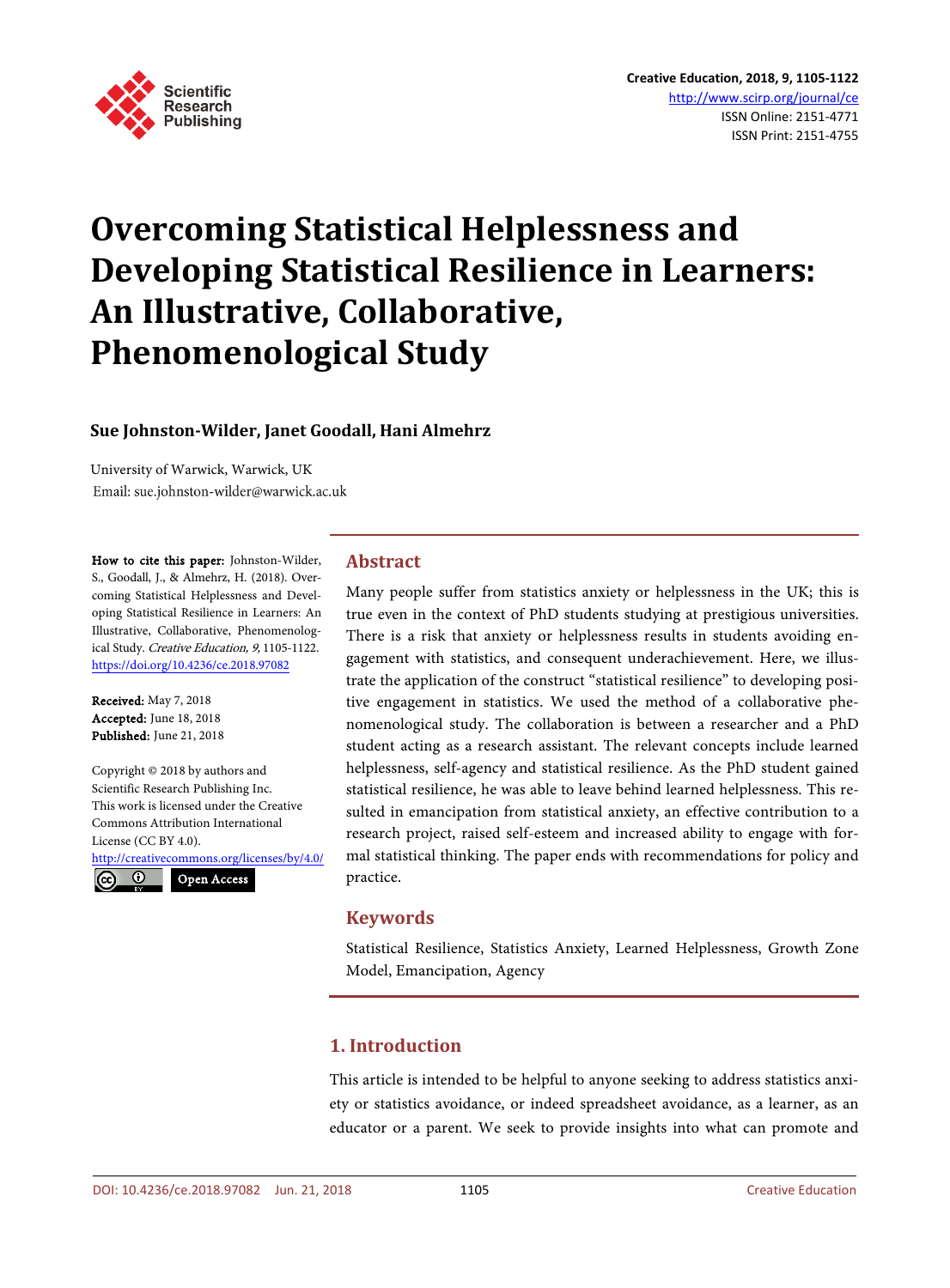support development of statistical resilience.

There is world-wide difficulty recruiting statistical thinkers, particularly in social sciences in the UK. This study illustrates that statistical avoidance and helplessness can be addressed quickly and effectively. This article presents an illustrative phenomenological study of a PhD candidate (Hani) and a change in the relationship of this candidate with statistics arising from an interaction with a researcher who is also a teacher of statistical resilience (Sue). We present an individual, but illuminating, study which describes Hani as he recalls learning to feel helpless in relation to statistics and then, through interaction with Sue, acquires statistical resilience, overcoming the learned behaviour of helplessness through "ordinary magic" (Masten, 2001). The notion of statistical resilience arises from previous work on mathematical resilience (Johnston-Wilder & Lee, 2010; Lee & Johnston-Wilder, 2017) which demonstrates that effects of previous negative experiences can be overcome and transformed into productive interactions.

## **2. Key Concepts**

One of the key concepts for this study is that of everyday statistics. Concept formation happens at two levels—the everyday and scientific (Vygotsky, 1986). Everyday concepts are learned by interacting directly with the world—developing intuitive understandings. In this sense, everyone uses everyday statistical thinking, even in utero, but may not be aware of it, developing sensory experience of distributions such as volume, tone and quantity, comparing, contrasting and learning to make decisions. Vygotsky (1986) argued that everyday concepts should be the foundation for the concepts in school science which he called scientific concepts. Everyday concepts are based on particular experiences and are not yet built into a coherent system of thought; scientific concepts are presented and learned as part of a system of relationships. However, scientific concepts are often taught separated from familiar contexts, leaving the learner unable to apply them, which, in a contrasting process, can leave the learner feeling unable to proceed with new knowledge in this area.

Another key concept is transformational learning (Mezirow, 2000), often described as learning that changes the way individuals think about themselves and their world, involving a shift of consciousness. Central to transformational learning are acceptance, empathy, and trust (Mezirow, 2000). Further, adult learners tend to be self-directed, problem-centered and wanting to apply new learning immediately (Knowles, 1980). This means that adult learners will be better able to assimilate new knowledge and more likely to use transformational learning to achieve their immediate goals when they are secure in current knowledge, when their learning is directed toward a concrete goal, and when they feel supported by those around them or directing/supporting their learning. Research has shown that success in such encounters engenders feelings of self-efficacy and the ability to tackle new problems (Bandura, 1977; Goodall &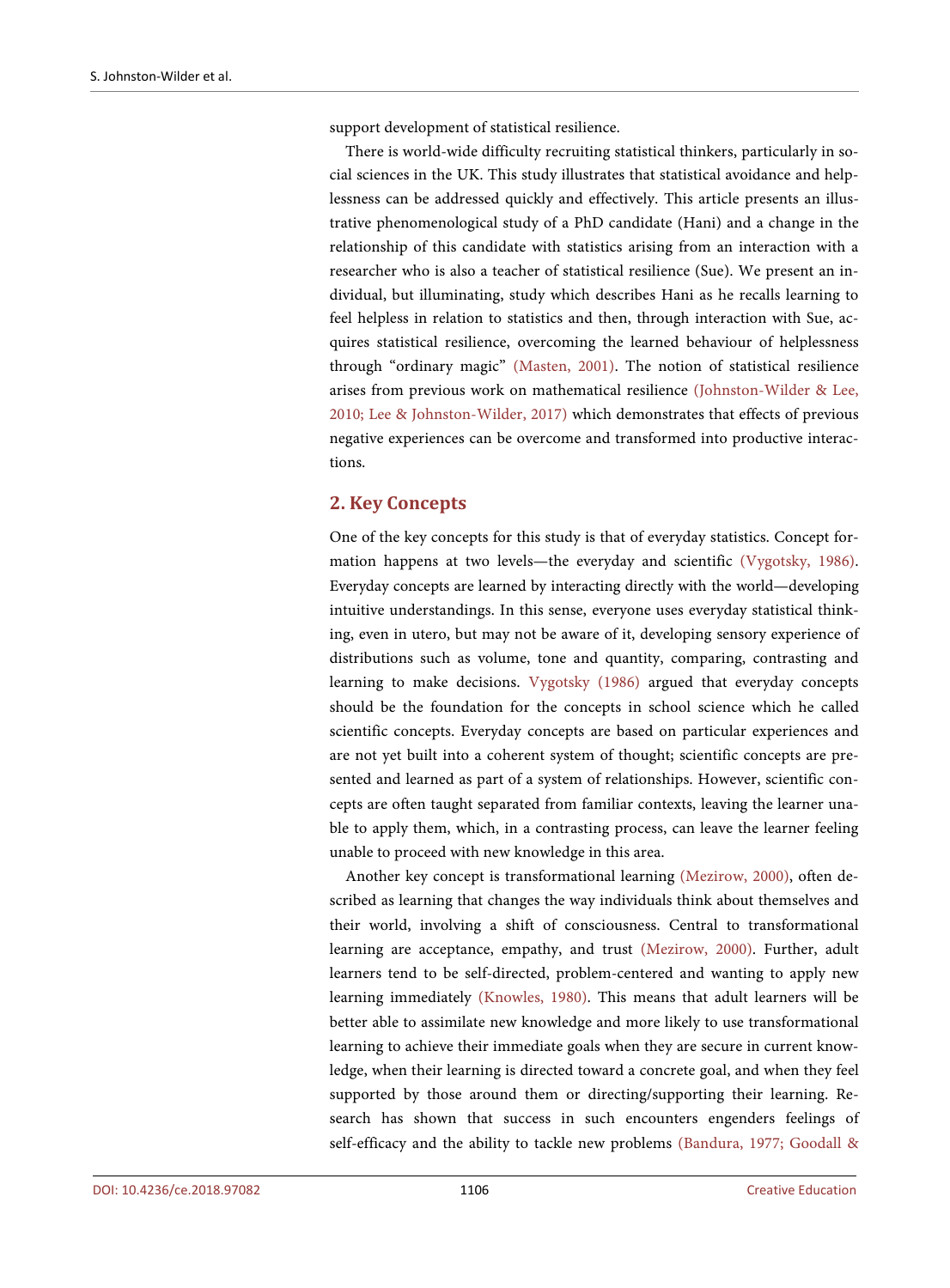#### Johnston-Wilder, 2015).

In a previous paper (Goodall & Johnston-Wilder, 2015), the links between the concepts of learned helplessness, self-agency, mathematics anxiety and mathematical resilience (Johnston-Wilder & Lee, 2010) were examined in the context of supporting maths at home for a school-based student. In this paper, we reprise the concepts and their links, relating them to adult learners and to statistics.

## **2.1. Learned Helplessness and Self-Agency**

People who have experienced harmful situations in the past where they have not been able to adapt productively or escape may develop "learned helplessness" (Abramson, Seligman, & Teasdale, 1978; Seligman, 1972). This includes harmful past experiences of statistics. It is important here to note that harm may include social harm such as humiliation or exclusion (Siegel, 2010).

Once a belief is established that no action on the learner's part can change the outcome of engaging with an area of study such as statistics, the learner becomes much less likely to try (Hallinger, 2011). Thus it is important to work with what the learner can control, that is, to enable the learner to notice and develop their self-agency (Bandura, 2000); it is this control that allows someone to overcome their passivity (a feeling such as, "I can't do it") in the face of stressful events (Maier & Seligman, 2016). Emirbayer and Mische (1998) conceptualize human agency as "a temporally embedded process of social engagement, informed by the past... but also oriented toward the future (as a capacity to imagine alternative possibilities)" (p. 963). So the learner needs to build on a positive, or positively understood past (if necessary re-framed) to envision and bring to fruition a positive present and future.

## **2.2. Statistics Anxiety**

A large proportion of adult students identify statistics courses as the most anxiety-inducing courses in their curriculum (Zeidner, 1991; Paechter et al., 2017). Ashcraft defines mathematics anxiety as "a feeling of tension, apprehension, or fear that interferes with math performance" (Ashcraft, 2002: p. 1). This phenomenon is prevalent in the branch of mathematics known as statistics. In this article, we take statistics anxiety to be closely related to, but not identical with, mathematics anxiety (Chew & Dillon, 2014). It is significant that many of the studies of statistical anxiety deal with university students (who are arguably adults) rather than young people still of school age. This allows us to see how knowledge about adult learning can applied to overcoming this form of anxiety. For this purpose, we use the definition offered by Chew and Dillon: "a negative state of emotional arousal experienced by individuals as a result of encountering statistics in any form and at any level; this emotional state is preceded by negative attitudes toward statistics and is related to but distinct from mathematics anxiety." (Chew & Dillon, 2014: p. 199). Students studying statistics may ex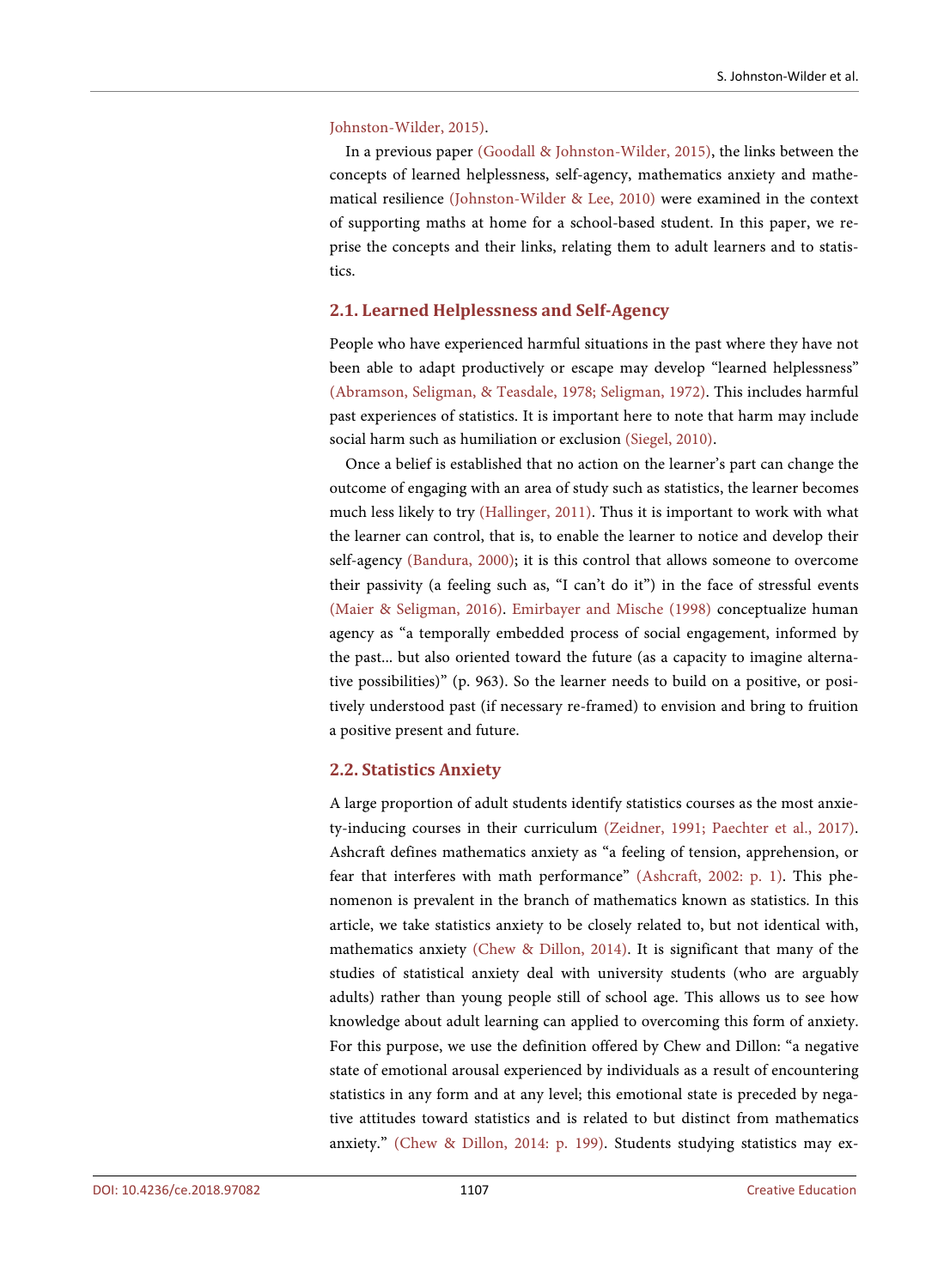perience feelings of discomfort and negative cognitive reactions experienced by (Chew & Dillon, 2014). This kind of anxiety may result in hindering performance in statistics and hence in its avoidance, or procrastination (Paechter et al., 2017; Onwuegbuzie, 2004). Statistical anxiety can be envisaged as "a particular form of performance anxiety characterised by extensive worry, intrusive thoughts, mental disorganisation, tension, and physiological arousal" (Zeidner, 1991: p. 319). Statistics anxiety is likely to be shaped by a set of affective, social and cognitive factors and caused by past experiences of success and failure in situations involving mathematics established in school years. Research on mathematical resilience resonates with that of Paechter et al. (2017), who advise that statistics instructors should emphasize effort and the value of statistics to help students overcome the impact of statistics anxiety. However, we also argue that more can be done by raising awareness of the role of anxiety and the learner's brain more explicitly, particularly with adults, for whom agency in learning is paramount. This will allow the learner to create the emotional regulation necessary to engage with statistical work.

A hand model of the brain, Figure 1, was developed by Siegel (2010). It presents a psychological strategy that helps to self-regulate feelings and thoughts so that the learner can create time-out space to tackle fears when faced with an unfamiliar predicament and hence activate problem-solving skills. Responding to a stressful situation, this model draws an analogy between the hand and the brain. The wrist represents the brain stem which keeps us safe. The thumb folded across the palm represents the middle part of the brain (midbrain) where we process emotions, store memories, and have our "safety radar". The fingers folded over the thumb represents the outlier of the brain (the cortex), the part of the brain where we think and plan our lives. Fingernails represent the area of the brain that is right up front (prefrontal cortex), where the brain processes information



#### MIDDLE PREFONTAL CORTEX

Figure 1. The hand model of the brain (Siegel, 2010).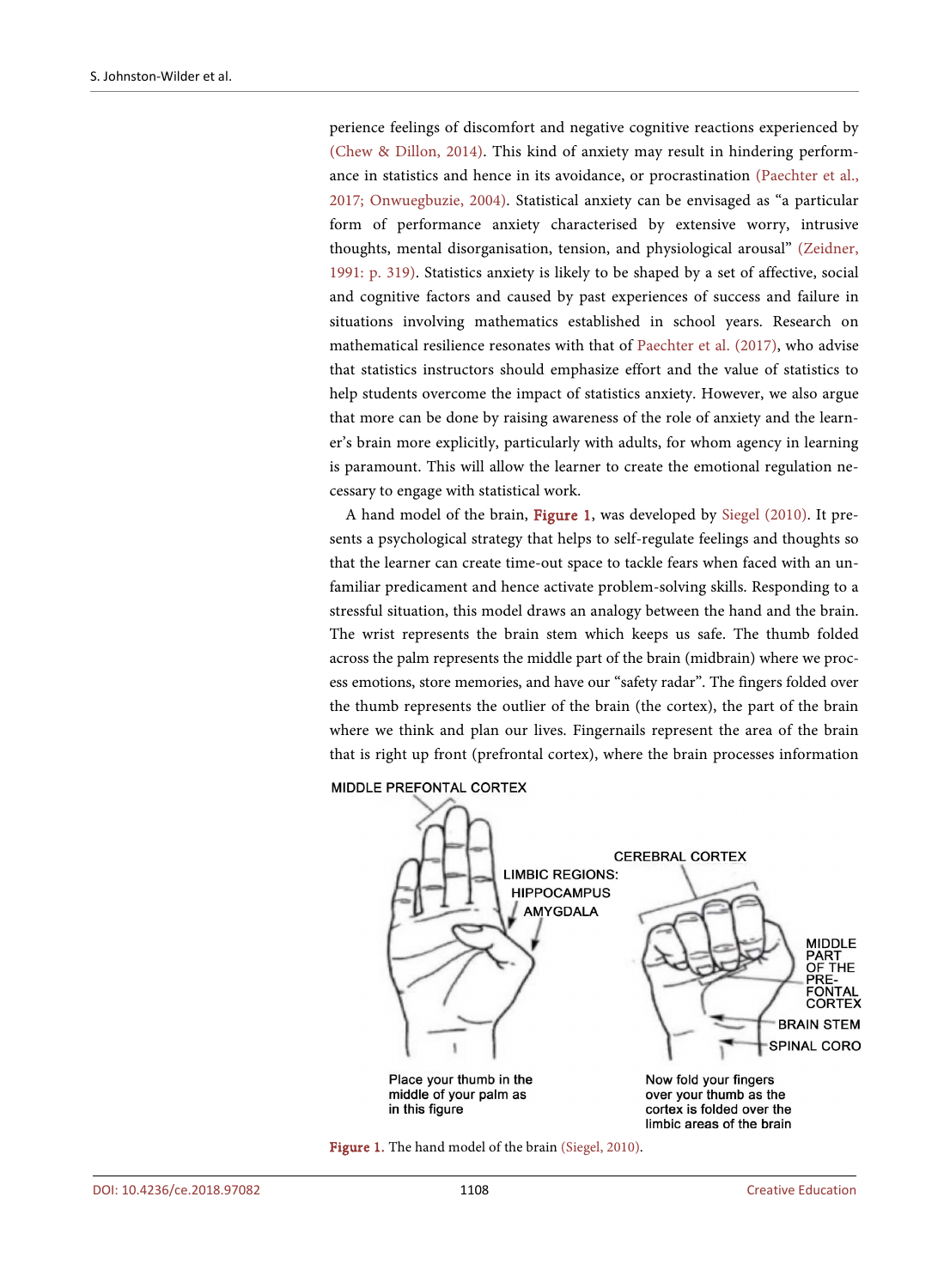about how we relate to our social world (solve problems, understand others' feelings and mental states). Finally, lifting our fingers up represents something called "flipping our lid" where a person feels stressed and therefore their brain (prefrontal cortex) freezes or stops working with the rest of our brain and hence they neither think effectively nor problem solve. One can see the connection between "flipping one's lid" and the anxiety which arises from encounters with maths/statistics; the reactions of passivity and withdrawal which result from this anxiety are clearly like those which result from "flipping one's lid". This means that Siegel's model of the brain may be useful in understanding, and overcoming, statistics anxiety.

## **2.3. Resilience**

Resilience enables students to deal with difficult situations, which might otherwise affect them adversely or be disabling, and allows them to find and use "adaptive outcomes" to such situations (Waxman, Gray et al., 2003: p. 2). Williams (2014) describes resilience as being a combination of confidence, persistence and perseverance. Resilience includes agency on the part of the learner, agency which has been described as a "struggle" (Waxman, Gray et al., 2003: p. 2); in Williams' version the agency is found within both persistence and perseverance. From any starting point, resilience can be learned, enhanced and promoted by a focus on that which can be altered by the learner, so that pupils become better able to confront and overcome obstacles. This necessarily requires, however, that the learner has moved away from the passivity which is engendered by feelings of helplessness.

Four attributes are generally exhibited by resilient people: social competence, problem solving skills, autonomy and a sense of purpose (Benard, 1991). The work of Dweck adds the importance of a growth mind-set to this list. Masten (2001), amongst others, suggests that a learner's environment can support the development of resilience, particularly within the classroom, the peer group and the family.

#### **2.4. Statistical Resilience**

Johnston-Wilder and Lee (2010) have proposed that we use generic understanding of what builds resilience in general and academic resilience in particular to help address mathematics anxiety. They constructed the term "mathematical resilience; and we here extend the term to specifically include "statistical resilience" as a subset of "mathematical resilience". Many students experience statistics as excluding, if not upsetting, and develop avoidance. However, students who develop statistical resilience come to believe they can also develop statistical ability. They come to feel included, thinking of themselves as already able to think and reason statistically. Bandura uses the term "resilient self-efficacy" (Bandura, 1994). Thus, if a student with statistical resilience encounters statistics that they are not yet able to comprehend, they will invest effort, seek support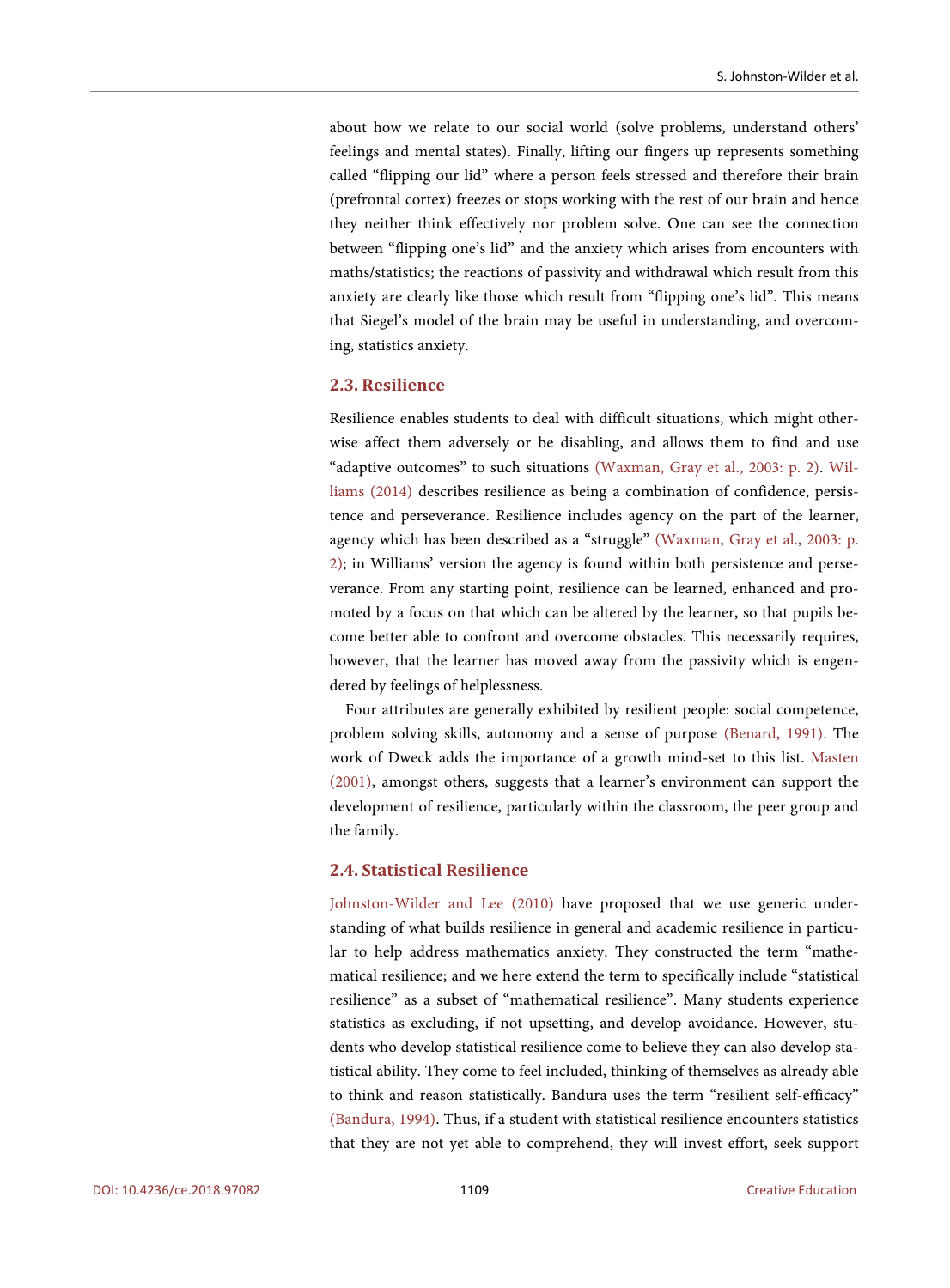and expect to learn new skills in appropriately sized steps. They will access the internet, or talk to a colleague they trust. They will know about the need to connect to existing knowledge and understanding, and know and expect to use Bruner's ladder of accessibility: enactive-iconic-symbolic (Bruner, 1966), if necessary creating physical artefacts to access concepts. This accords with the nature of adult learners as self-directed agents of their own learning, as discussed above.

Figure 2 is a visual representation of what Johnston-Wilder and Lee have called the growth zone model. Figure 2 suggests three "zones" or ways of experiencing learning from the point of view of the learner. In the central, comfort zone (often depicted green), the learner feels safe when dealing with problems on his own; he is able to use current knowledge to good effect and does not experience stress in relation to working in mathematics. The outermost zone, the danger zone (often depicted red), is experienced as a polar opposite, as a place of great stress and lack of security and self belief. This area is dangerous to the learner, as he is unable to navigate it safely. Learners in this zone, which can differ from person to person, experience a "fight, flight or freeze" reaction, that is, a desire to battle against (rather than engaging with), or flee from the obstacle, or an inability to react cogently at all.

Between these two zones lies the "growth" zone (often depicted amber), which is related to Vygotsky's "zone of proximal development" (see Zaretskii, 2009). Remaining in the comfort zone feels safe to the learner but, for many, this is unlikely to result in the acquisition of new knowledge or skills; moving directly to the danger zone on the other hand, is also unlikely to result in new knowledge or skills, as the flight, fight or freeze reaction induced by this zone is not conducive to learning. It is in the growth zone that the learner will experience optimal growth (see also Zaretskii, 2009). The growth zone affords enough challenge to learn, a willingness to take managed risks and learn from mistakes; it goes hand in hand with the support of being part of a learning community that encourages the asking of questions and helps prevent the learner from disengaging or being unable to engage with learning.

## **3. Methodology**

In this paper, we present an illustrative phenomenological study of Hani, a



Figure 2. The growth zone diagram.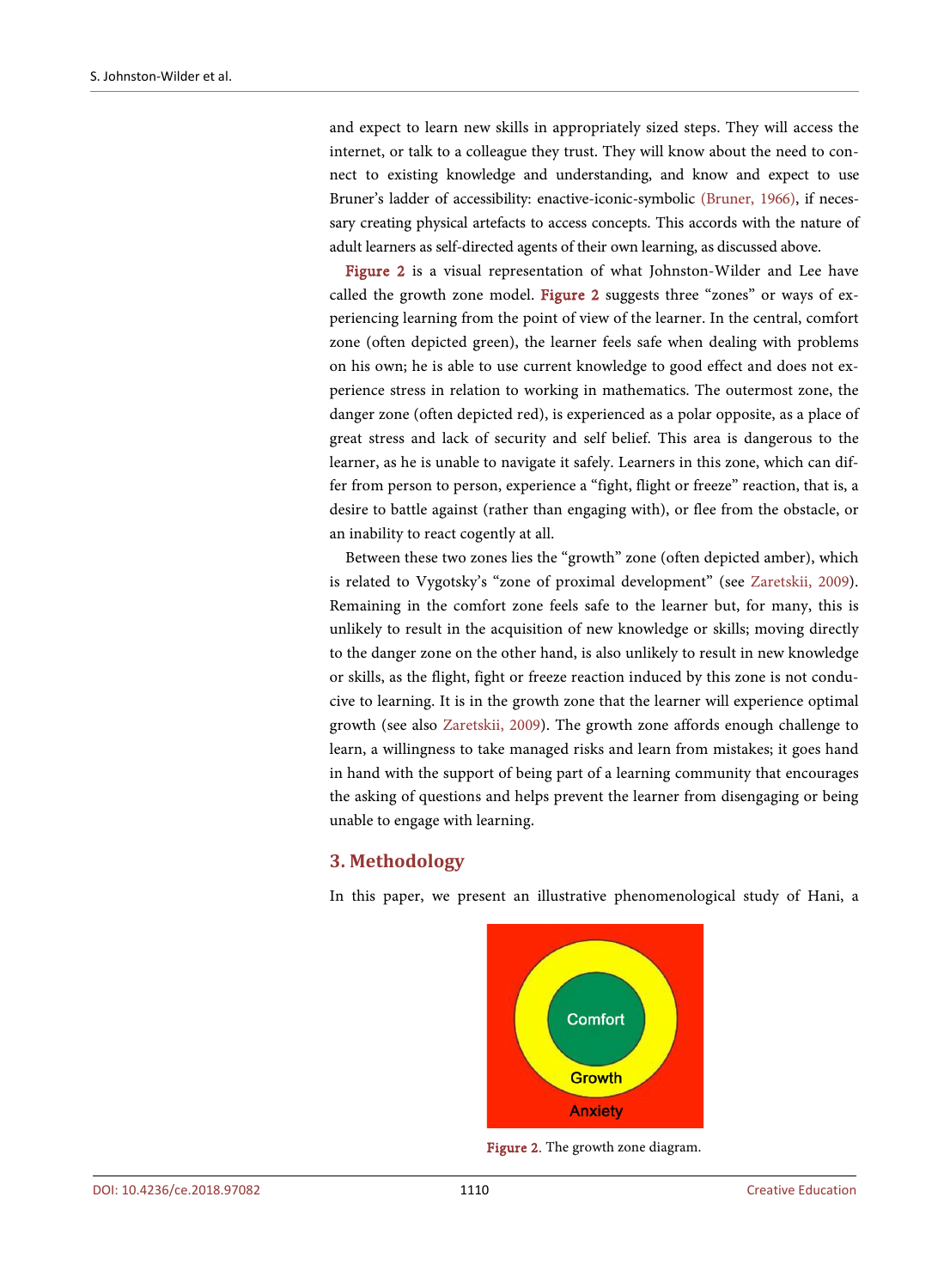primary school teacher and end-stage PhD student, who presents initially with severe statistics anxiety, and overcomes it. This study is phenomenological in that we seek to understand the essence of Hani's experiences. "Phenomenology is the study or inquiry into how things appear, are given, or present themselves to us in pre-reflective or lived experience." (Van Manen, 2014). In context of this study, the empirical methods and procedures included written personal descriptions of experiences, interviewing for experiential accounts and observing. Reflective methods include auto-biography and collaborative reflection. In that it is a collaborative work with Hani, the study is in part auto-ethnographic; Cranton (2002) suggested the use of autobiographical accounts to promote engagement in reflective discourse and analysis of assumptions. Hani engages in self-reflection and writing to explore his personal experience and to connect his story to wider cultural, political and social concerns. It is also a study in transformational learning, expressing vulnerability, experiencing empathy, fostering self-empathy, and honouring subjectivity (Custer, 2014).

One of the central ideas of phenomenological methodology is that it focuses on the lived experiences of the researched from the perspective of the people involved (Groenewald, 2004); the meanings they ascribe to these experiences can be shared. While one may not be able to generalise widely from such individual studies, the lessons learned can be more widely applied. Our emphasis here is on the phenomenon of learned statistical helplessness and anxiety, and on providing a trustworthy description of Hani's experience of working with Sue; we present Hani's experience as demonstrating elements typical of statistics anxiety. We also seek to explain and to understand Hani's experience of becoming resilient, as he stepped out of his comfort zone when he started, willingly and with support, to undertake tasks that were beyond his knowledge and comfort. When working with people with anxiety, we have found it helpful to invite people to start by telling their story to-date (Johnston-Wilder and Marshall, 2017). Hani wrote a reflective piece about his early experiences with mathematics and statistics, which we introduce below.

## **4. Hani's Experience of Statistical Anxiety**

Hani recognised that avoidance of maths is not innate, illustrating his early, natural, everyday use of mathematics and statistics (Vygotsky, 1986): As a kid, I used to play with children of different ages in the neighbourhood. Our play contained different games, such as skipping, playing with stones, hide and seek, football, which included simple mathematical processes, such as counting the stones, adding, subtracting, or keeping a record of the scored goals.

Hani recognised that support was needed, and available, during elementary school. He described his early experience of thriving in school mathematics and recruiting support when needed: Elementary school in my country starts at 6 and ends at age 12. During this period, I would rate my math level as average, as I was getting some help from my brother(s). Normally, one teacher teaches all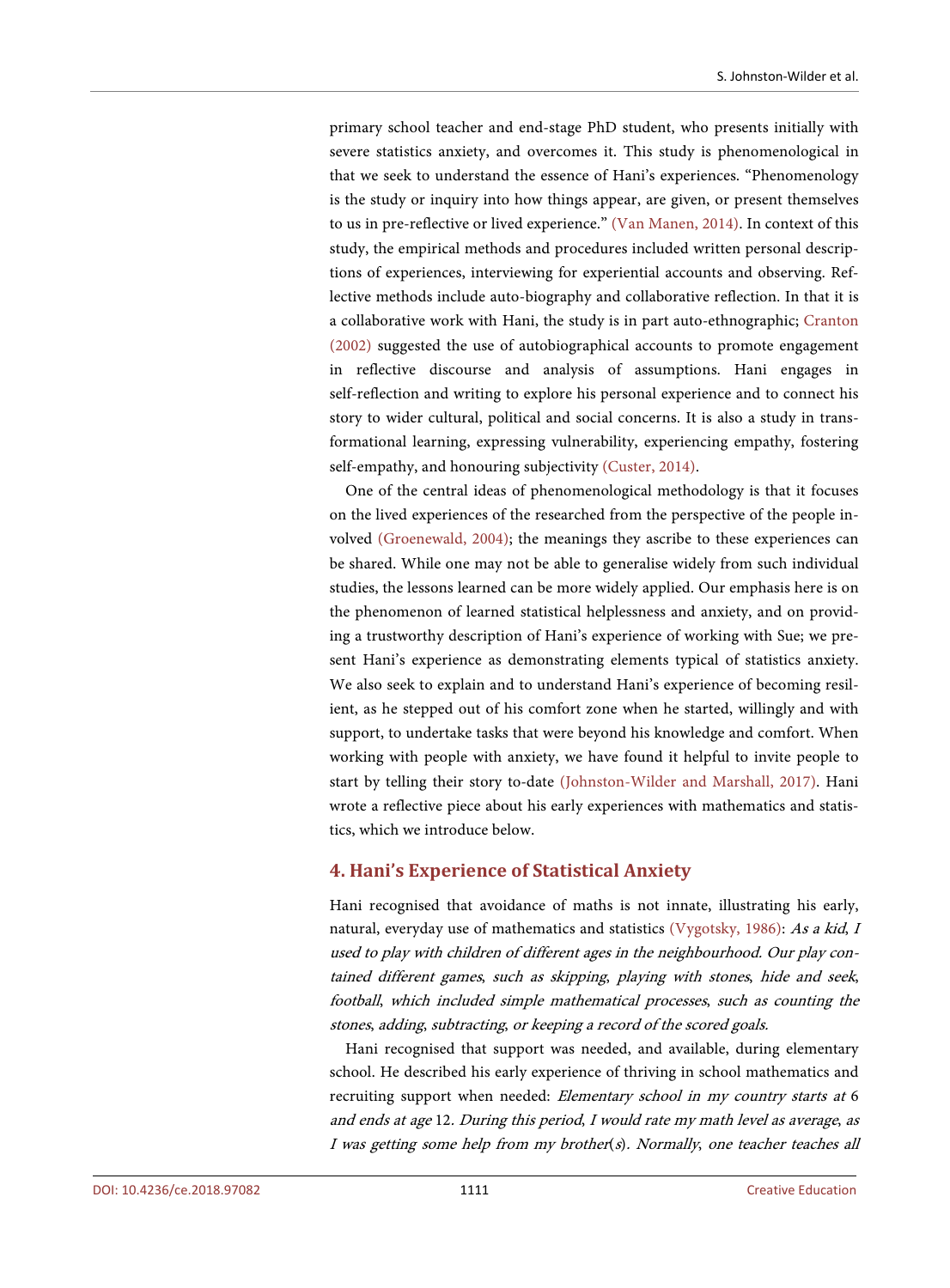the subjects throughout the school year. So at this stage, my mathematics was good and I was active and comfortable in this area as I was able to solve the assignments almost on my own. When faced with a difficulty, I would ask a brother to help me.

Hani described the impact of increased abstraction, lack of support, and how he used what resources were available to him: At age 12, when I moved to the preparatory school, there was a huge gap between the mathematics that I was studying at the primary school and the new one at this school. The mathematics at the preparatory school started to be more specialised and abstract (i.e., algebra and geometry). During the first term of my first year at the preparatory school, the maths teacher was absent for almost two months. I started to experience difficulty in maths as my self-efficacy in solving math problems started to degenerate. During my three years in the preparatory school, I received no help from my siblings, my parents or my relatives. My older brothers were not into math subjects; they were more into arts such as geography, history, and Arabic literature. Having difficulty with maths during this stage of my school, I had little source of help to turn to—the teacher had 33 students and tended to focus on progression of the most able. I was trying hard to follow the maths teacher's lead and to understand the nature of the mathematical problems that they would assign to us. Sometimes I chatted informally with my peers; [in] the main my peers were experiencing similar helplessness. It was like putting a novice swimmer into the sea—the maths felt way above my abilities. The environment was competitive so the higher achieving students did not wish to help us. Sometimes I turned to my siblings' historic maths exercise books to understand and solve maths problems. So I was somehow able to carry on with maths and keep achieving good but not high scores (for example, 30 out of the total score 60). Maths was a chore.

Hani described how he increasingly resorted to memorising techniques: The third year (when I was 14 - 15) included a national exam set by the education ministry and every student had to undertake it in order to move to a secondary school depending on scores. I resorted to some new strategies to help me with maths. I listened even more carefully to what the maths teacher said and paid attention to her explanation in the algebra area, but when it came to geometry, her explanation was not enough for me to understand. So I was struggling with geometry, so I was memorising the geometry theorems, which was my second strategy, without understanding. The third strategy was consulting my brothers' maths exercise books to find out solutions to assignments that I could not solve on my own. In the final exam, <sup>I</sup> managed to achieve above the pass score (18); <sup>I</sup> achieved 30 out of 60. So, algebra and geometry were difficult. I found teachers quickly go through the tasks without extra explanations and illustrating activities. This issue was further exaggerated by having no source of support at home.

Note that avoidance of mathematics in general and statistics in particular sets in, as a pro-active coping strategy: Aged 15, I started my secondary school on a general course which would allow me to go to University. So the first year in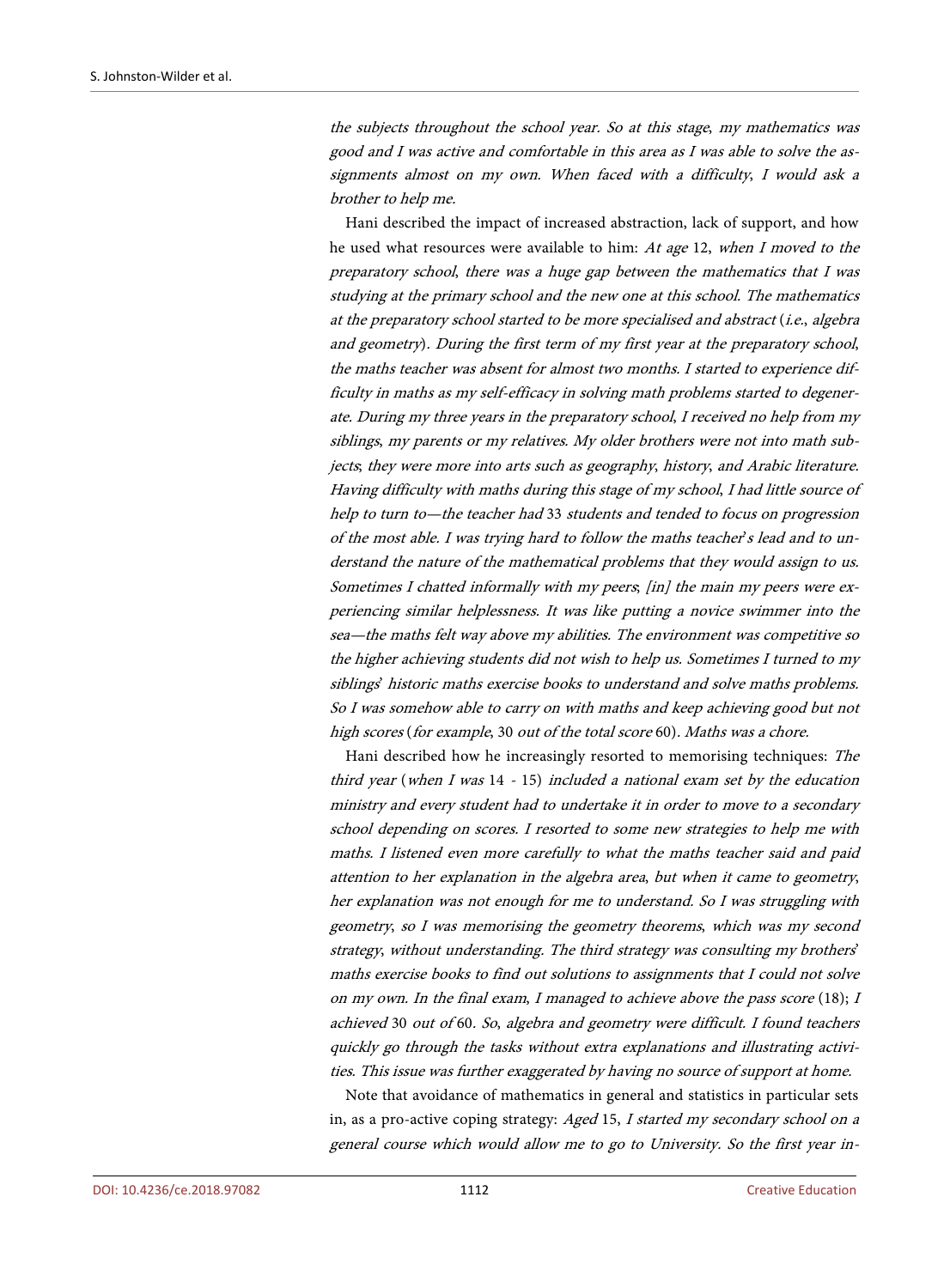cluded a mix of mathematics (algebra and geometry), sciences, languages and arts, to accommodate students of both maths/sciences and arts interests. At the start of the year, I started thinking of choosing a field that did not involve maths in any way.

During the first year, I was feeling that the gap and discontinuity started to become so huge that I was no longer able to handle maths, not even the assignments in this area. So all I did was copying homework from either a friend or my brother's exercise book. I attended all maths classes without missing one. However, during these classes I felt that the teacher was talking a language, a totally foreign one, which I was not able to understand, grasp, or contribute to. Here, <sup>I</sup> started to experience maths alienation; I was a passive student at these classes.

Finishing the first year of the secondary school, I chose to carry on my education in a field with no maths, so I chose the arts route. So I did my National Examination in arts and I got good grades that enabled me to go to a university, where I chose to carry on my studies at a faculty where there was no maths at all. I took a first degree in Education and Curriculum. There was just one module in Statistics. The teacher encouraged us to ask any questions we wished to and to keep repeating those questions until we understood. My peers had a background in struggling with maths also. I could understand the statistics most of the time. I nagged my brother's friend to help me with things that I had forgotten—he was studying engineering. I passed that module with 75%. Thus, if I could recruit the right support I was able to progress, but without that additional support I felt anxious and depressed due to helplessness.

Note that Hani continued to persevere, to seek support where he could, with some success: After that I avoided maths as much as possible. I worked as a cover primary school teacher, avoiding teaching maths. I was employed at a University as a teaching assistant, and was comfortable continuing to avoid the maths. I gained a scholarship and undertook a Masters and PhD at Warwick; and used only descriptive statistics which I undertook by hand. I avoided using Excel—the cells didn't make any sense to me. I attended an SPSS programme because I believed it might be helpful in my PhD but I could not understand more than the descriptive statistics. The pace of the course was too fast and the lecturers did not feel able to make provision for anxious slower learners.

Hani was not aware of any alternative forms of support. Since 2003, he was not able to recruit the support he needed to make progress and became statistics-avoidant in practice. In discussion about his experience, Hani drew a diagram to represent his avoidance (see Figure 3).

As part of the process of reflecting collaboratively on his prior experience, Sue introduced Hani to: the notion of helplessness, the hand model of the brain, the growth zone model and Williams' (2014) characterisation of resilience as a combination of confidence, persistence and perseverance (which involves recruiting resources and support). Regarding learned helplessness in relation to statistics, Hani described experiencing specific internal helplessness. He felt convinced that no further effort on his part would bring about success, but only in relation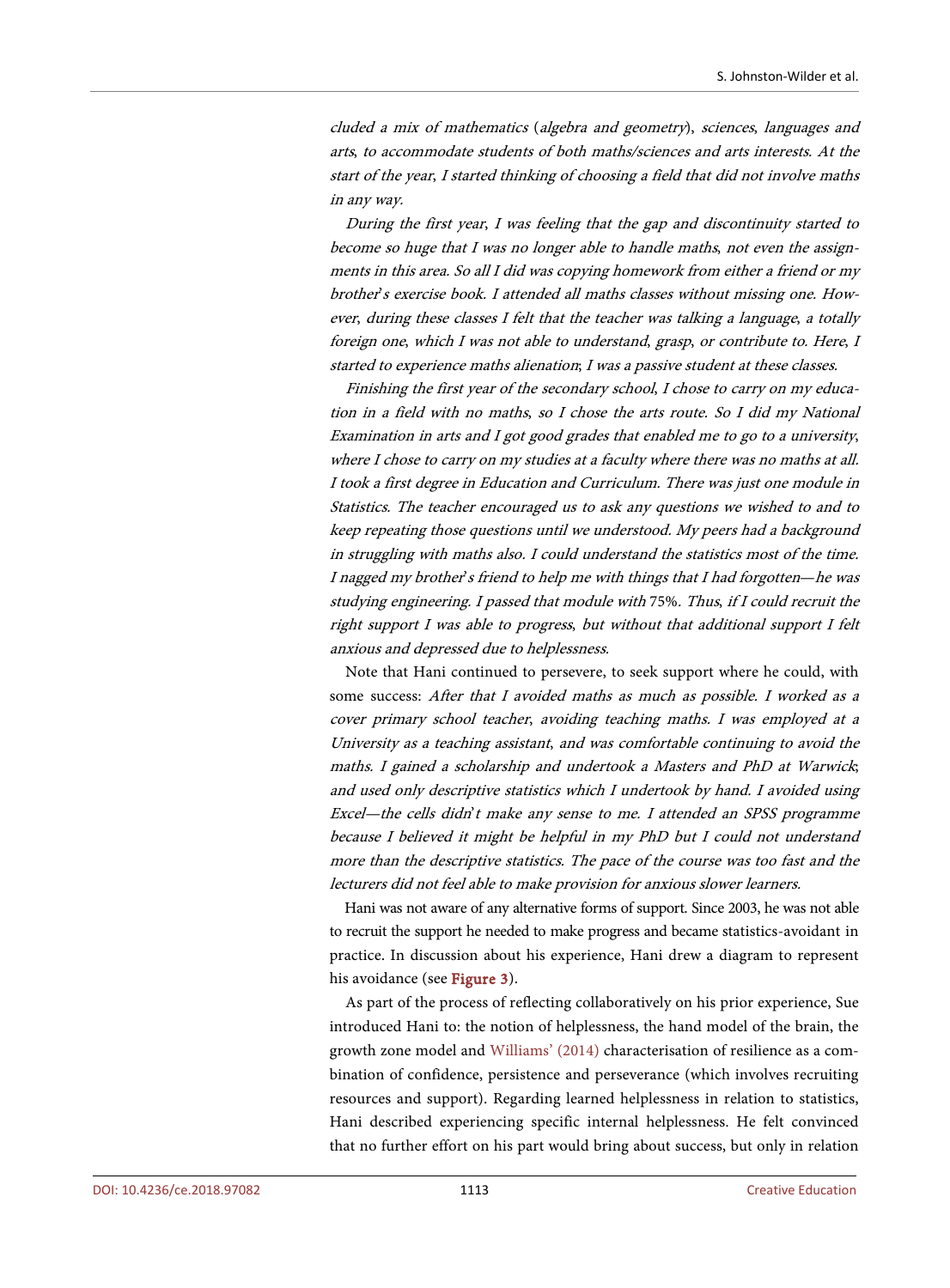

Figure 3. Hani's drawing of his reaction to statistics before the intervention, representing him deviating from his path to go round and avoid the statistics.

specifically to statistics; his helplessness did not spill over into other areas of life. Further, the issue resided not in the subject of statistics but in the agent attempting to overcome his difficulties; the helplessness was internal. In other words, Hani did not perceive the maths to be "too hard", but rather perceived himself to be "incapable" of dealing with the subject, having internalised a helpless frame of mind. In case of Hani, his past experiences with mathematics were conducive to his subsequent feeling of anxiety with statistics. Hani recognised himself as having started out perseverant (Williams, 2014), in that he recruited whatever support he could. At school, as the level of maths was growing in complexity and abstraction, and support was not accessible, he resorted to instrumental learning (Skemp, 1976) rather than deep, relational understanding. Ultimately, he withdrew from statistics and subsequently became actively avoidant, in order to protect himself from the experience of panic. Hani had global resilience; he was capable of undertaking a PhD, an enterprise which calls for autonomy, problem solving skills and a sense of purpose, and social competence, all in a second language in an unfamiliar country. He did not yet have resilience in relation to statistics, and so that was in need of development.

## **5. Hani's Experience of Developing Statistical Resilience**

For Hani, his school experience and his community were not environments for the development of (statistical) resilience; on the contrary, he developed learned helplessness and also anxiety, that is, he gave up any concept of agency in relation to the learning of statistics. Rather, it was through his interaction with a more knowledgeable other (Vygotsky, 1986), that the key to resilience was found, and once found, was reinforced through purposeful, valued project involvement and support.

Hani knew that Sue was working on mathematics education and, experiencing acceptance, empathy, and trust (Mezirow, 2000), he took the opportunity to talk about his experience. Up to that point, he had been feeling he could do nothing in relation to maths (whether algebra, statistics, geometry). He had always wanted to be good at maths. In conversation, Sue used the expression "maths-excluded" and Hani identified with this term. He recognised himself as wanting to develop his statistics skills. Two things resulted from that conversation: Sue invited him to join the team working on a research project developing mathematical resilience in FE, as a research assistant, and she advised him to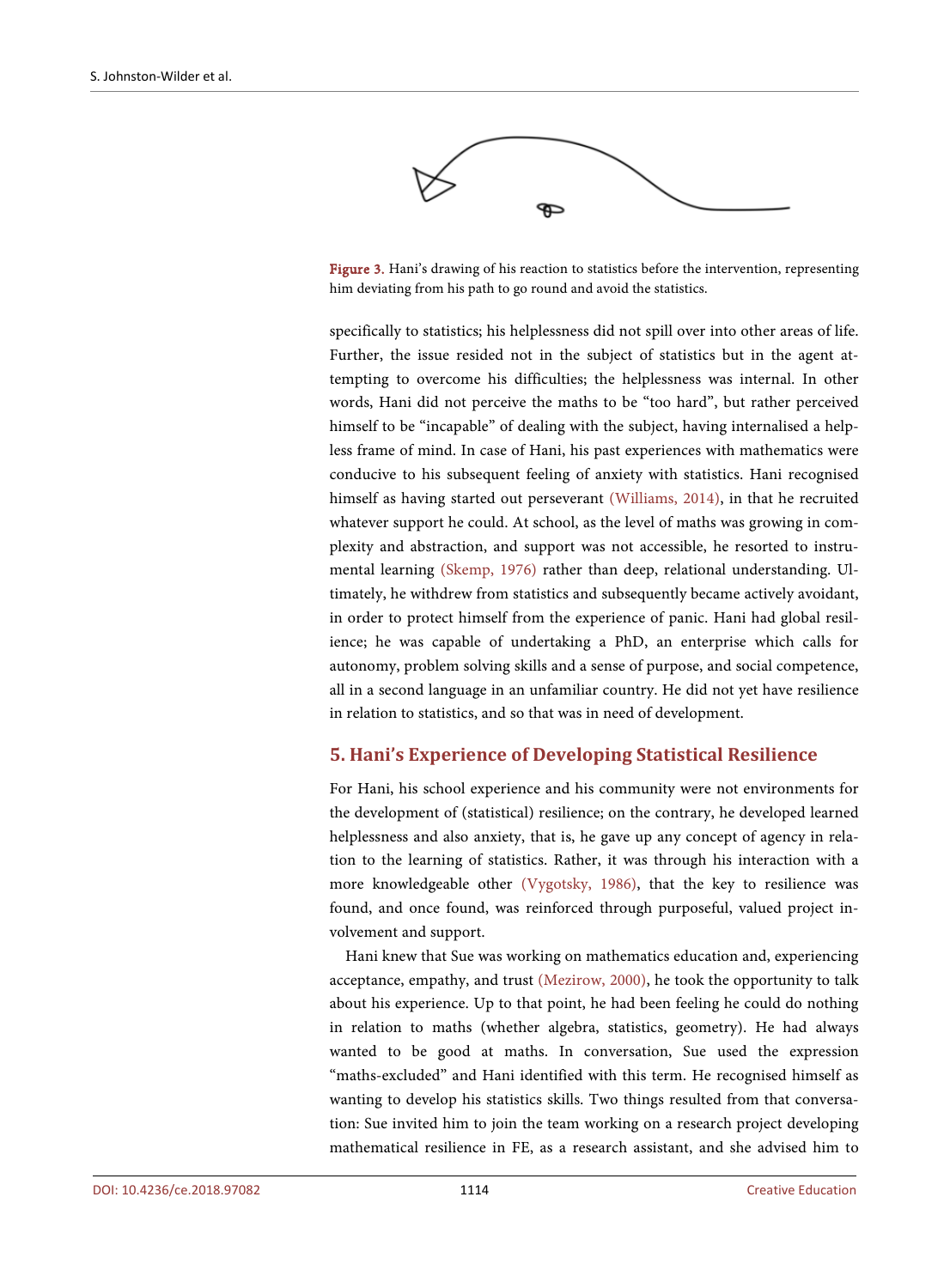read an introductory book to statistics: developing thinking in statistics (Graham, 2006) which had been specially written for teachers who were being asked to teach lower secondary maths. Thus it took an approach appropriate to adult learners.

For the research project, Hani, supported by Sue, took the first step towards overcoming his maths exclusion by starting to use Excel, although in a very limited way, to work with larger amounts of data descriptively, building links with his existing knowledge of qualitative research. Before having this opportunity of being involved in a project that required statistical skills, Hani had found no access to support. He felt increased self-efficacy in relation to Excel, finding it was manageable and understandable with some effort.

Reading and reflecting on the book, Hani became aware that he was not, in fact, excluded totally from statistics. Even though he thought he was avoiding statistics, he was actually making use of it daily, e.g. when watching a football team he would consider their chances of winning; he often would say "it is highly likely that team X will win the game". He was making guesses (i.e., extrapolation) based on his best knowledge about the dynamics of the match and actions of the players. He realised he had included himself in statistical thinking at a low level but he wanted more. He came across many concepts that he was using in his everyday activities without being aware of that. Even in his academic studies at school and university, he was making best guesses regarding his marks and achievements, based on his knowledge of his performance and preparations. Through reflection on his mindset, he started to develop the awareness that there was no longer a reason to stay away from statistics or feeling "I cannot do it". His attitude started to change especially so when he came across the research cycle in quantitative research, which bears lots of similarities to qualitative research with which he was familiar.

Overall, his mathematics and statistics ability throughout the exclusion experience resembles to some extent that of a seed in the desert waiting for the rain. During his PhD studies he had attended SPSS courses which were challenging and, especially, many of the terms used were new and unclear. Hani found it helpful to describe previous attempts using the hand model of the brain: he would "flip straight away", experience his brain as offline and be unable to calm himself. He was unable to focus, to think about the statistics and got left behind. He would leave before these sessions ended and walk away.

Starting the apprenticeship in the project where he started reading the introductory book to statistics and watching videos on YouTube illuminating some SPSS uses, he started to develop understating of statistics. Some concepts became no longer alien, such as regression, correlation, means and median. He already knew about variables in a qualitative way but now he understood how these can be measured and was willing to deepen his understanding of these processes and use resources to grow in this area. Now he felt he had become "a real beginner"; he moved from a situation where any subject containing statistics was experi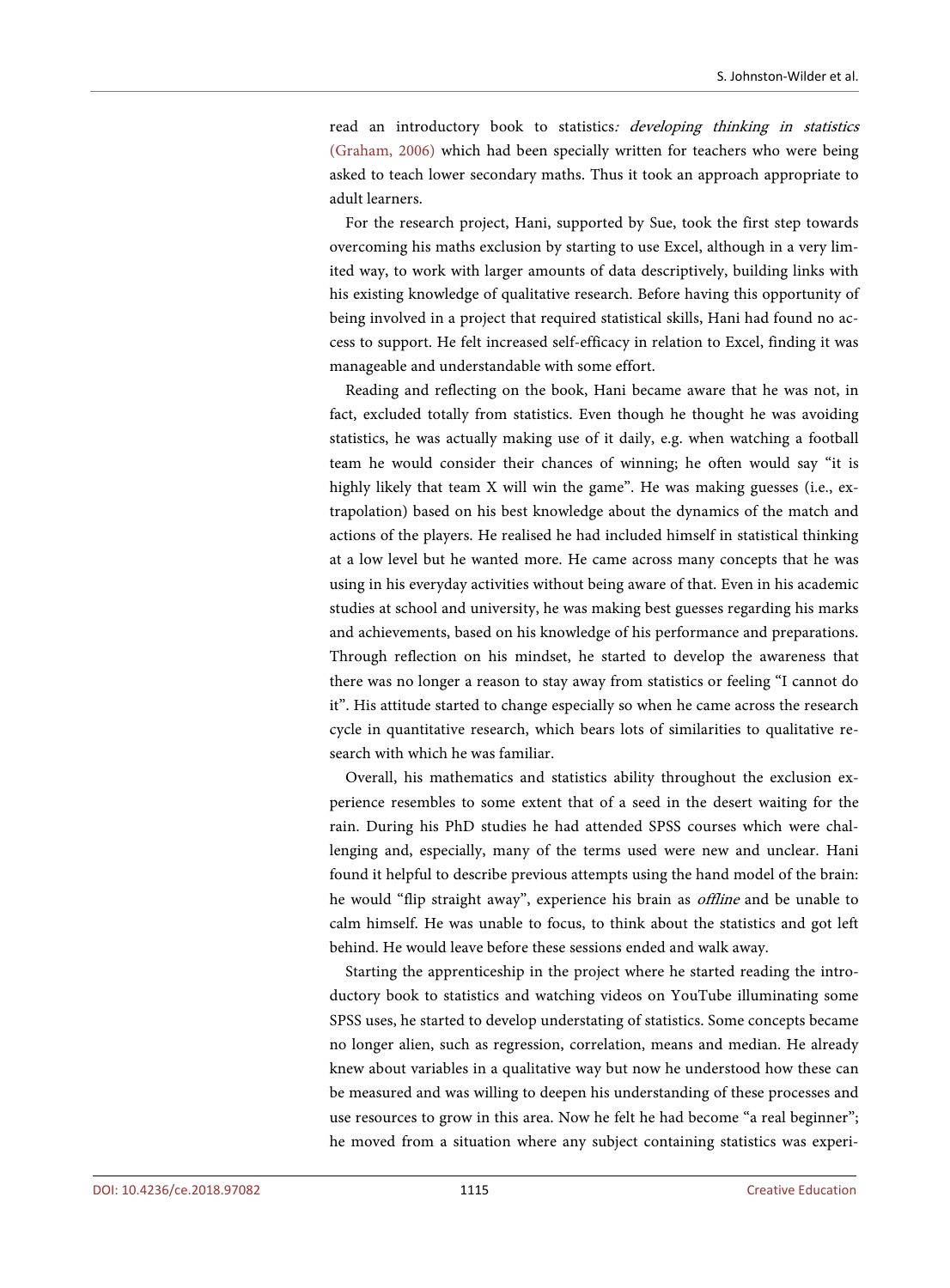enced with panic and helplessness, to a situation where he was willing to engage in solving statistics problems drawing on his skills, resources and support; he became more resilient. Hani described his new statistical functioning as willingness to undertake statistics-related activities. He moved from total statistics avoidance to thinking that statistics can be dealt with when putting some effort if he could recruit support and manage his panic. He attended an SPSS beginner course for the sixth time: This time [when my brain] started to go offline, I asked questions, I was quicker, because of the book and the project. This time I found it was more like something understandable. This time the data was similar enough to the project data which enabled me to understand and access what I had learned.

During his final reflection with Sue, Hani expressed annoyance at feeling like a child in relation to statistics. He said, I should have known that before. It is not difficult. I just needed this flip, tip, quick experience to help and I didn't get it when I needed it. I feel stupid about it, a bit sad that I didn't learn it before. But we need to remind ourselves that young learners are not stupid—far from it. They have curious brains that are also highly protective, with a safeguarding mechanism that is highly tuned to avoid perceived danger and to fight or flee when it is perceived (Siegel, 2010). Danger here includes social threats such as humiliation, exclusion and being left behind.

In the past, Hani would give up when his brain went offline in panic and he became unable to think clearly. Now he is able to address the panic effectively, and bring his brain back online quickly. Now he is able to ask questions in sessions and access YouTube to cover aspects he may have missed whilst he was bringing his brain back online. Now, he is attempting to continue to develop statistics and also maths skills by reading more in this area and by carrying out research that requires such skills. He is now aiming to teach primary mathematics in the medium term.

## **6. Discussion**

We seek access to the lived experience of statistical anxiety, avoidance and resilience, hoping that the meanings "brought to the surface from the depths of life's oceans have not entirely lost some of the natural quiver of their undisturbed existence, as Merleau-Ponty might say." (Van Manen, 2014).

"[O]ne needs to realize, of course, that experiential accounts or lived experience descriptions are never identical to lived experience itself. All recollections of experiences, reflections on experiences, descriptions of experiences, taped interviews about experiences, or transcribed conversations about experiences are already transformations of those experiences". (Van Manen, 2014).

Hani's description of the process of becoming excluded and avoidant around statistical work is vivid. It is a process that occurred over extended time. Hani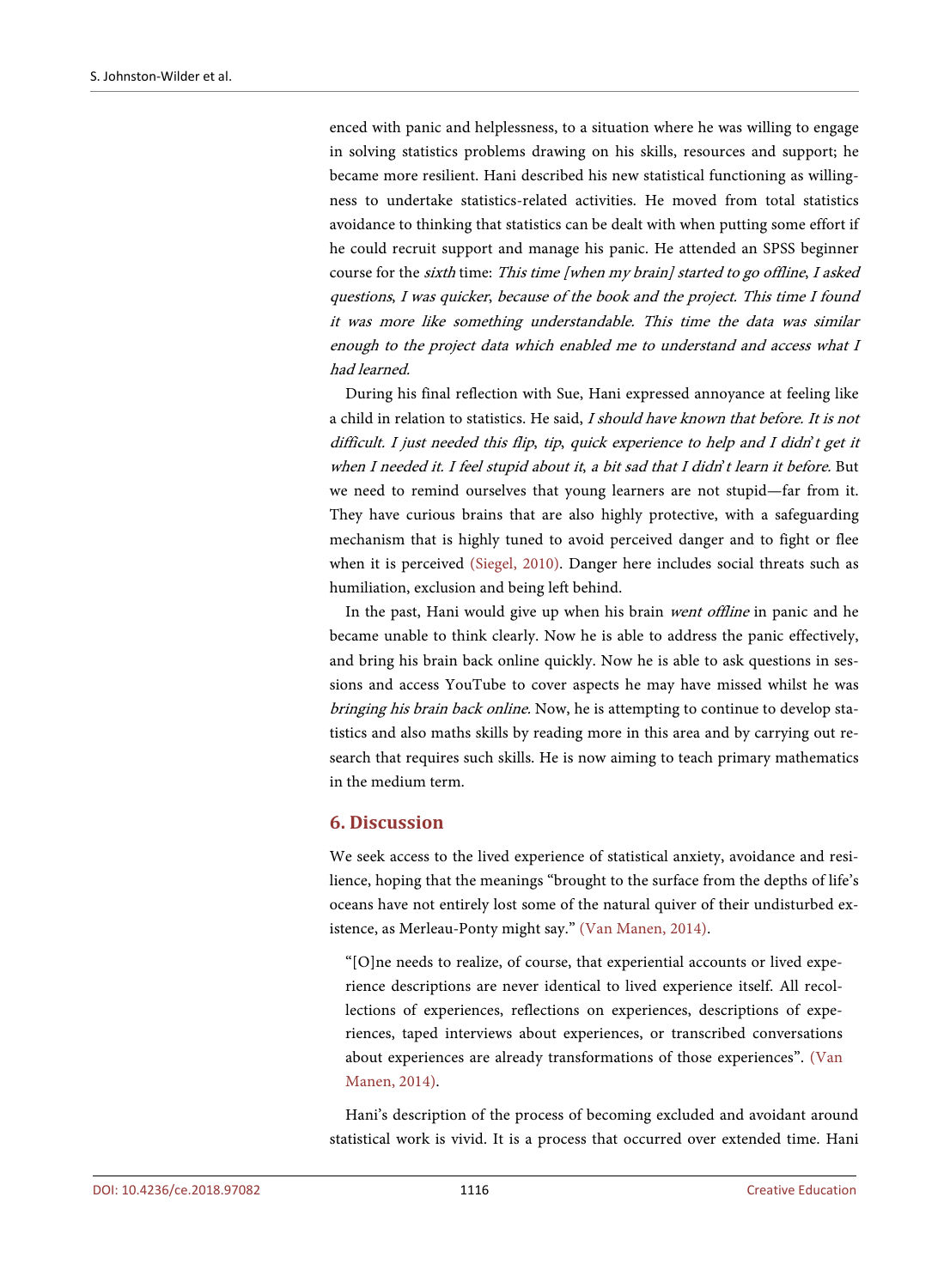described as he remembered it the impact of increased abstraction, lack of support, and how he used what resources were available to him. He described how he increasingly resorted to memorising techniques and how he began strategically to avoid statistics and manage as best he could, and how he experienced anxiety that he was unable to address when he was not able to avoid. Such processes are historically well documented (Skemp, 1976; Bruner, 1966). When people meet obstacles, they can give up trying because they lack self-efficacy, or they may start out with self-efficacy but give up trying because they experience their actions having no effect or consistent punishment or embarrassment (Bandura, 1977). Johnston-Wilder and Lee (2008) have discussed what they term "mathematical abuse", which causes "damage to the way pupils think about mathematics and to their ability to succeed in learning mathematics" (p. 56). If we accept the term "abuse" in relation to the outcome (if not the intention), then it is clear that Hani suffered this in relation to his ability to "do" statistics; his agency, his self-efficacy and belief in his ability to grow the skills necessary to solve problems, had been severely undermined. "I think, in my case, the issue was personal since I felt I lacked any support in this regard and at the same time I knew that I would be able to do well in statistics, had the support become available." (Hani, interview notes)

In relation to the concept of "learned helplessness", what is learned is that outcomes are uncontrollable (Abramson & Sackheim, 1977; Abramson, Seligman et al., 1978), which Hani reports from his early experiences, "teachers' fast paced explanations of... problems" and when mathematics and statistics started to grow in abstraction where self-study was not enough. Hani came to believe that problems were beyond his reach to solve. Hani experienced specific helplessness in relation to statistics. Hani found coping mechanisms for his issues with statistics, minimising contact and recruiting support from his PhD peers where statistics were unavoidable, and was able to complete a qualitative PhD. Individuals are able to function well in some areas of life, while presenting an attitude of helplessness in others (Singer, 2012).

In terms of Hani's statistics experience, he used to "flip out" once faced with any statistical problem; becoming stressed, anxious and helpless. Hence, with such learned response to statistics, he would automatically choose to avoid it as he would have "flipped". Lacking skills and the high level of abstraction along with the absence of support were the main reason he would have flipped. Based on the growth zone model, he learned that approaching statistics need not be this way. Sue encouraged him to take time to think why he felt helpless when it came to statistics problems. Being introduced to the growth zone model, he learned that skills can be stretched and rebuilt. And his participation as a research assistant in the FE mathematical resilience project offered him time to work on developing his knowledge and skills with statistics and hence to improve his experience with statistics. Throughout the project, meeting with Sue created focused opportunities to calm down, reflect and to discuss fears and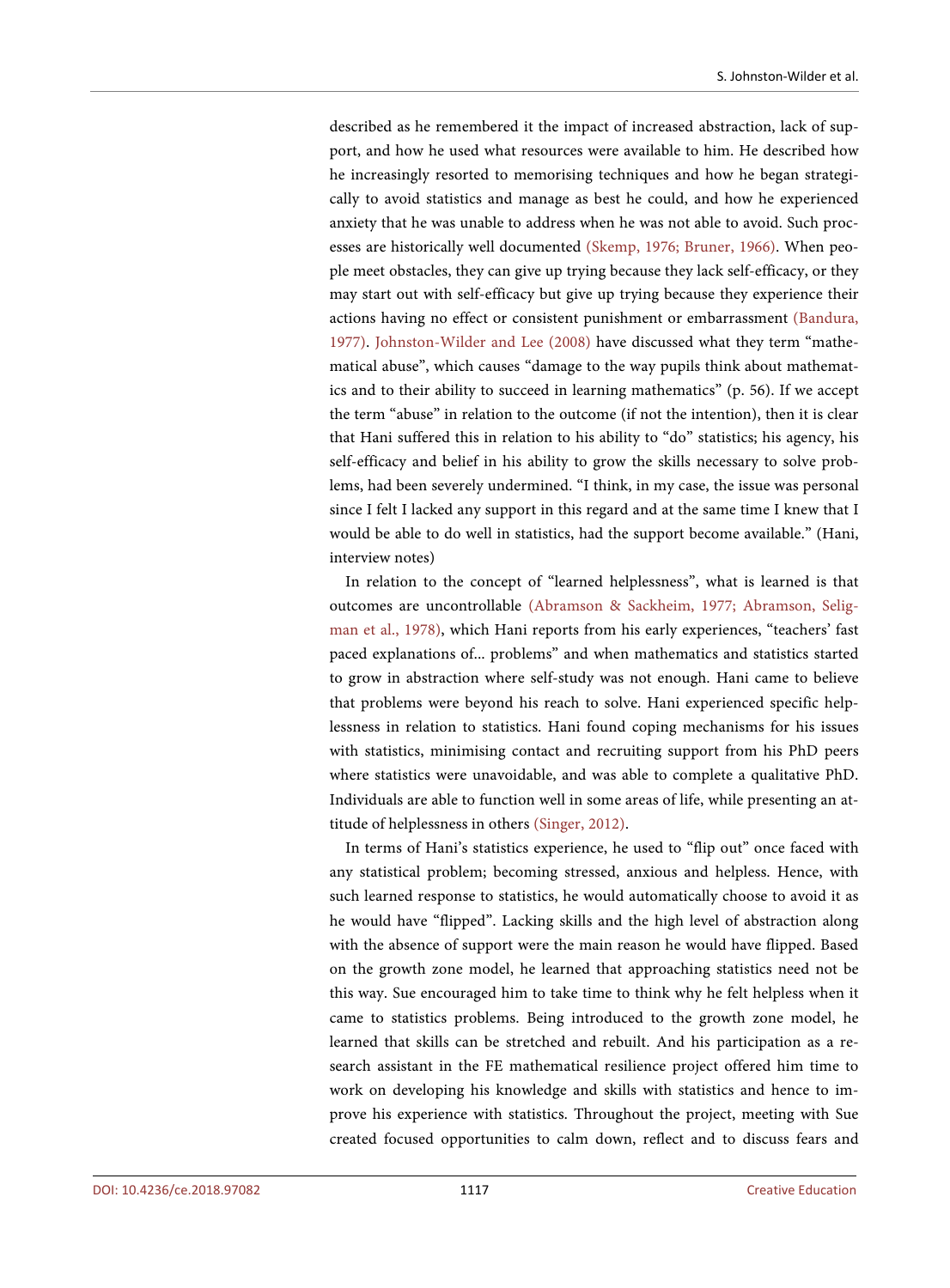ways forward, maintaining agency as an adult learner, within a supportive environment.

This learned helplessness was systematically tackled when Hani started to feel included in statistics. Sue made it clear that lacking knowledge and skills in statistics was not a reason to be excluded, as learning in this area could advance with effort and support. She spoke about and modelled a growth mind-set. She conceived of Hani as already being a statistical thinker, shared with him the growth zone model (see Figure 2) and made him aware of the importance of asking questions when stuck, remaining or recovering calm and using his abilities to learn. Unlike the past environment that led him into responding to statistics with helplessness and avoidance, these actions created a supportive, inclusive environment where support and resources for developing higher level statistical thinking were at his disposal. Hani found it helpful to access YouTube tutorials and to apply the new statistical ideas to the project data with which he was familiar. Hani developed statistical resilience; we illustrate this movement in Figure 4 below.

The growth zone model offers valuable insights to learners and staff, and goes some way towards providing a remedy for the negativity and failure previously experienced. A strategy that is focused on the development of statistical resilience in staff and their students may thus offer hope of progress. Such a strategy requires focus on each of the elements that together make up the concept of mathematical and statistical resilience: growth mind-set, effort, support, inclusion.

This small scale exploration accords with recent research showing evidence that specific anxiety is treatable (Jamieson et al., 2010; Park et al., 2014). For example, Park et al. asked 80 students of varying mathematics anxiety either to sit quietly (control group) or to write about their worries in relation to mathematics; the study showed that writing about performance worries may free up working memory resources, helping students better to identify, differentiate, and understand their emotional experiences, which can lead to the adoption and execution of more effective strategies to regulate emotions.

We conclude the study with suggestions for further research, as well as

| <b>Persistent level</b>                                                |                                                |                                                 |  |
|------------------------------------------------------------------------|------------------------------------------------|-------------------------------------------------|--|
| Able to deal with the<br>learning<br>Able to recruit help<br>as needed | <b>Instrumental learning</b>                   |                                                 |  |
|                                                                        | Avoidance technique                            | Withdrawal                                      |  |
|                                                                        | Used rather than<br>deep understanding         | Avoidance of the<br>subject                     |  |
|                                                                        | Unable to relate<br>concepts to one<br>another | Feelings of<br>helplessness and<br>inability to |  |
|                                                                        |                                                | function/learn                                  |  |

Figure 4. Progress of anxiety.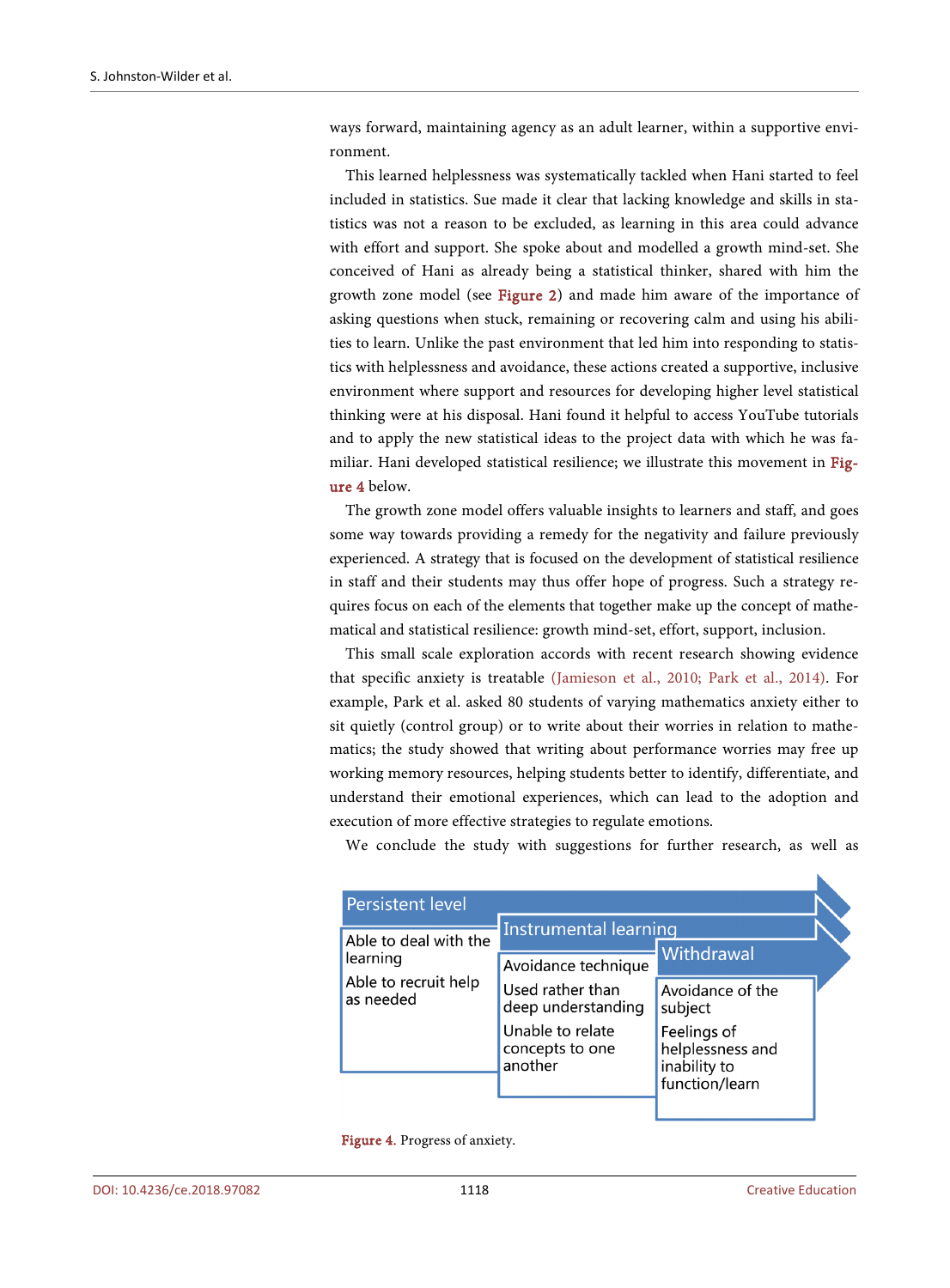recommendations for universities in relation to supporting students, including PhD students, and a caveat around the use of the term "resilience".

## **7. Implications and Recommendations**

"All social research sets out with specific purposes from a particular position, and aims to persuade readers of the significance of its claims; these claims are always broadly political" (Clough & Nutbrown, 2007: p. 4). In this article, we seek to explore the "taken for granted" experience of statistics anxiety and work towards critique and action that leads to learner emancipation from statistics anxiety. Thus our goal in writing up these experiences is to illustrate the process of becoming excluded from statistics and avoidant and of the transformation that is becoming statistically resilient. We seek to challenge the notion that statistical thinking is inherently difficult. We seek to enable more thought about how to make statistics more accessible.

Hani described the impact of increased abstraction, lack of support, and how he used what resources were available to him. He described how he increasingly resorted to memorising techniques and avoidance of mathematics in general and statistics in particular. Hani has also described the impact of the hand model of the brain, learning to calm himself, building a connected understanding of statistical terms, accessing YouTube tutorials for specific concepts, asking questions and applying the new statistical ideas to the project data with which he was familiar. Teachers might make much more use of such internet resources.

We recommend that readers, teaching institutions and teachers recognize the possibility of transformative effects of statistical resilience for all students, and seek to support its development. We believe that it is in the nature of adult learners to seek improvement, whilst staying safe from perceived threats. In dealing with learners who have already acquired a specific anxiety, we commend the hand model of the brain, the growth zone model and learning how to calm (the relaxation response; Benson, 2000). We recommend introducing these concepts to all learners, so that they may be enabled and empowered to re-engage, self-safeguard and have a clear understanding of what effective engagement in learning statistics entails. Learners should be able to expect accessible, inclusive resources, support, and inclusion as a member of a research team working on a project of personal value.

We include here a caveat about the term "resilience". We have described a process by which one learner has become "resilient" in the face of previous feelings of inadequacy and helplessness. However, we do not wish our description of this successful process to mask, or to obscure, the more fundamental issue at play here, which is the inculcation of such feelings in the first place. It is very easy to advocate that students should become "resilient" and able to support their own learning, without talking about the fact that such resilience is only necessary in the face of induced feelings of helplessness and inadequacy. In this case, Hani developed these feelings after a succession of experiences which led to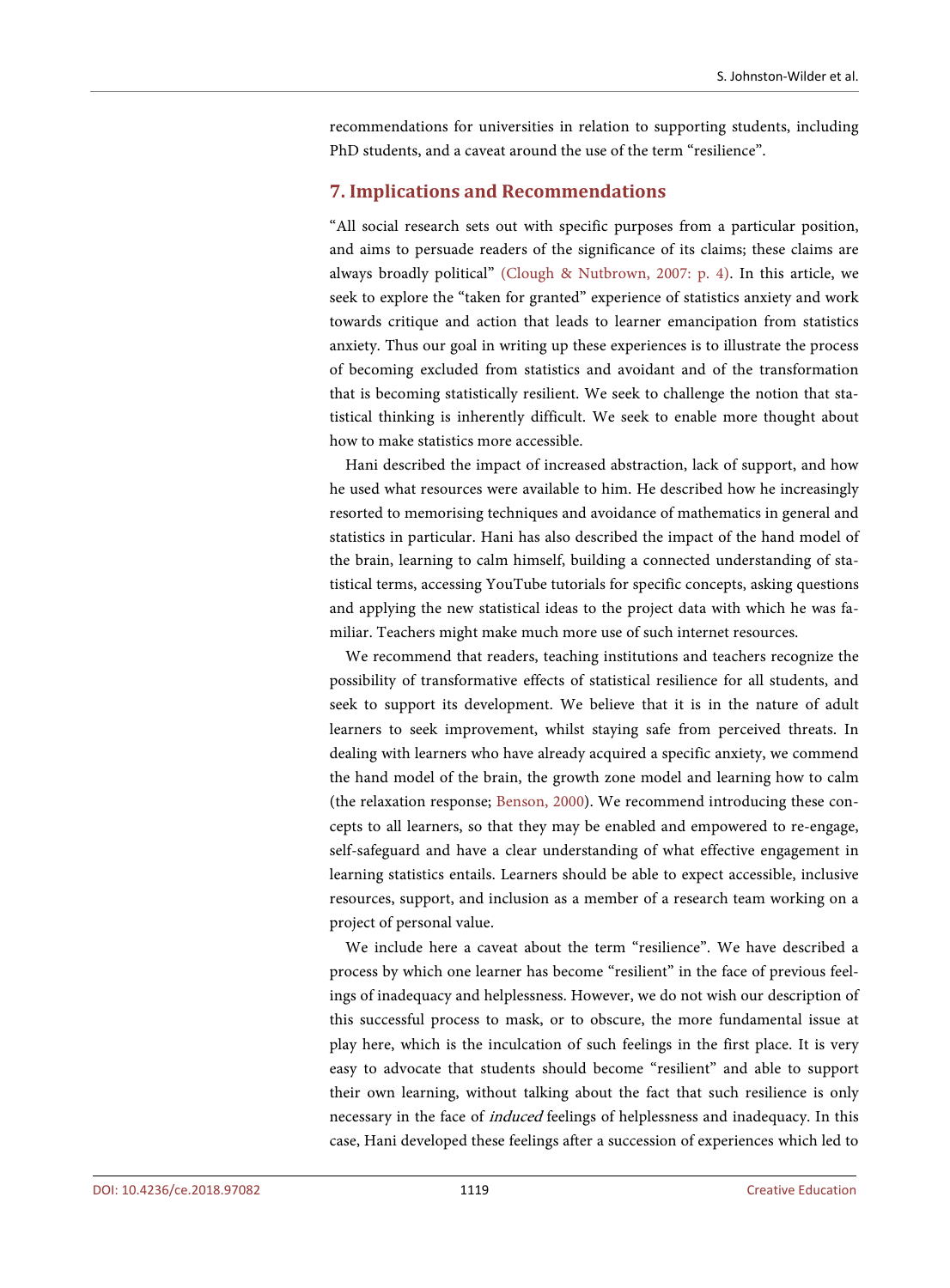feelings of alienation and exclusion—feelings which did not need to arise. While we advocate the ideas outlined here to support students already experiencing helplessness, we do not wish to underestimate the number of students who do not overcome such feelings, nor yet to ignore the fact that these feelings have been caused by what Johnston-Wilder and Lee (2008) have termed mathematical abuse. The impetus should not lie with the student to "become resilient" in the face of abuse, but rather on the system, to avoid the need for such resilience in the first place.

In Hani's words: *re-inclusion is like healing a broken leg*. Teachers can provide the leg with the conditions to make it heal, fostering inclusion, encouraging independence, recognizing existing strengths and weaknesses, creating an environment where it is safe to ask questions, building confidence, persistence and perseverance, understanding the role of anxiety in self-safeguarding and helping the learner stay within their growth zone. Many teachers already know how to teach like this but are themselves anxious about statistics—these teachers need to be enabled to develop their own statistical resilience. This paper has the potential to provide helpful insights into what can promote and support development of statistical resilience in all students.

## **References**

- Abramson, L. Y., & Sackheim, H. A. (1977). A Paradox in Depression: Uncontrollability and Self-Blame. Psychological Bulletin, 84, 838-851. https://doi.org/10.1037/0033-2909.84.5.838
- Abramson, L. Y., Seligman, M. E., & Teasdale, J. D. (1978). Learned Helplessness in Humans: Critique and Reformulation. Journal of Abnormal Psychology, 87, 49-74. https://doi.org/10.1037/0021-843X.87.1.49
- Ashcraft, M. H. (2002). Math Anxiety: Personal, Educational, and Cognitive Consequences. Current Directions in Psychological Science, 11, 181-185. https://doi.org/10.1111/1467-8721.00196
- Bandura, A. (1977). Self-Efficacy: Toward a Unifying Theory of Behavioral Change. Psychological Review, 84, 191-215. https://doi.org/10.1037/0033-295X.84.2.191
- Bandura, A. (2000). Exercise of Human Agency through Collective Efficacy. Current Directions in Psychological Science, 9, 75-78. https://doi.org/10.1111/1467-8721.00064
- Bandura, A. (1994). Self-Efficacy. In V. S. Ramachaudran (Ed.), Encyclopedia of Human Behavior (Vol. 4, pp. 71-81). New York: Academic Press. [Reprinted in H. Friedman (Ed.), Encyclopedia of Mental Health. San Diego, CA: Academic Press, 1998]
- Benard, B. (1991). Fostering Resiliency in Kids: Protective Factors in the Family, School and Community. San Francisco, CA: Far West Laboratory for Educational Research and Development. ED 335 781. https://files.eric.ed.gov/fulltext/ED335781.pdf
- Benson, H. (2000). The Relaxation Response. New York, NY: HarperCollins Publishers.
- Bruner, J. S. (1966). Toward a Theory of Instruction. Cambridge, MA: Harvard University Press.
- Chew, P. K., & Dillon, D. B. (2014). Statistics Anxiety Update: Refining the Construct and Recommendations for a New Research Agenda. Perspectives on Psychological Science 9, 196-208. https://doi.org/10.1177/1745691613518077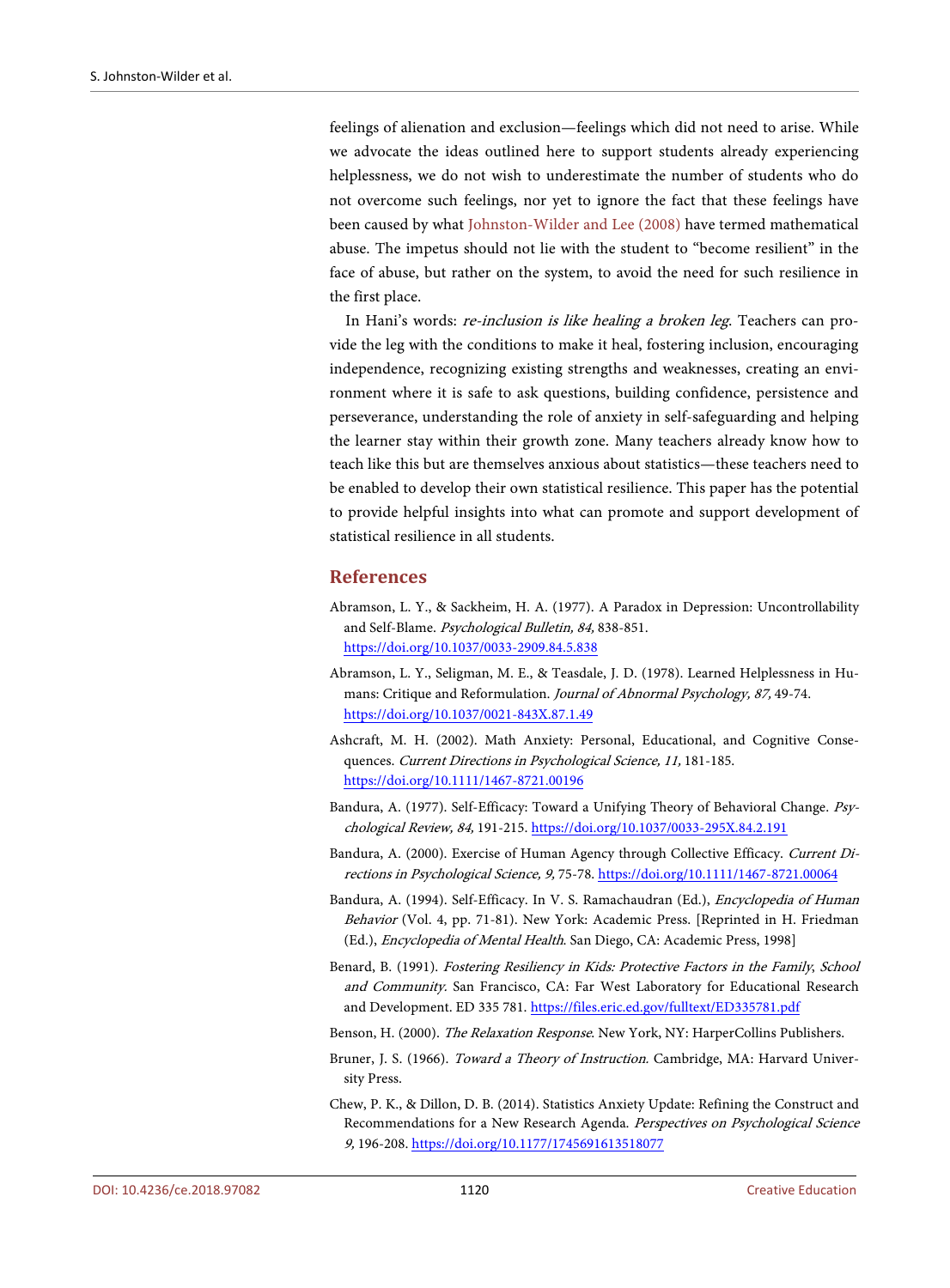- Clough, P., & Nutbrown, C. (2007). A Student's Guide to Methodology (2nd ed.). London: Sage Publications.
- Cranton, P. (2002). Teaching for Transformation. In J.M. Ross-Gordon (Ed.), New Directions for Adult and Continuing Education: No. 93. Contemporary Viewpoints on Teaching Adults Effectively (pp. 63-71). San Francisco, CA: Jossey-Bass.
- Custer, D. (2014). Autoethnography as a Transformative Research Method. The Qualitative Report, 19, 1-13. http://nsuworks.nova.edu/tqr/vol19/iss37/3
- Emirbayer, M., & Mische, A. (1998). What Is Agency? American Journal of Sociology, 103, 962-1023.
- Goodall, J., & Johnston-Wilder, S., (2015). Overcoming Mathematical Helplessness and Developing Mathematical Resilience in Parents: An Illustrative Case Study. Creative Education, 6, 526-535. https://doi.org/10.4236/ce.2015.65052
- Graham, A. (2006). Developing Thinking in Statistics. London: Sage.
- Groenewald, T. (2004). A Phenomenological Research Design Illustrated. International Journal of Qualitative Methods, 3, Article 4. http://www.ualberta.ca/~iiqm/backissues/3\_1/html/groenewald.html https://doi.org/10.1177/160940690400300104
- Hallinger, P. (2011). Leadership for Learning: Lessons from 40 Years of Empirical Research. Journal of Educational Administration, 49, 125-142. https://doi.org/10.1108/09578231111116699
- Jamieson, J., Mendes, W. B., Blackstock, E., & Schmader, T. (2010). Turning the Knots in Your Stomach into Bows: Reappraising Arousal Improves Performance on the GRE. Journal of Experimental Social Psychology, 46, 208-212.
- Johnston-Wilder, S., & Marshall, E. (2017). Overcoming Affective Barriers to Mathematical Learning in Practice. In IMA Conference (online). London: Institute of Mathematics and its Applications.
	- https://cdn.ima.org.uk/wp/wp-content/uploads/2016/07/Overcoming-affective-barriers -to-mathematical-learning-in-practice-Marshall-Johnston-Wilder-paper.docx
- Johnston-Wilder, S., & Lee, C. (2008). Does Articulation Matter When Learning Mathematics? Proceedings of the British Society for Research into Learning Mathematics, 28, 54-59.
- Johnston-Wilder, S., & Lee, C. (2010). Developing Mathematical Resilience. Paper presented at BERA Annual Conference. Warwick: University of Warwick. http://oro.open.ac.uk/24261/2/3C23606C.pdf
- Knowles, M. S. (1980). The Modern Practice of Adult Education: From Pedagogy to Andragogy. Englewood Cliffs: Prentice Hall/Cambridge.
- Lee, C., & Johnston-Wilder, S. (2017). The Construct Mathematical Resilience. In Xolocotzin, & Ulises (Eds.), Understanding Emotions in Mathematical Thinking and Learning (pp. 269-291). Cambridge, MA: Elsevier Academic Press. https://doi.org/10.1016/B978-0-12-802218-4.00010-8
- Masten, A. (2001). Ordinary Magic Resilience Processes in Development. American Psychologist, 56, 227-238. https://doi.org/10.1037/0003-066X.56.3.227
- Maier, S. F., and Seligman, M. E. (2016). Learned Helplessness at Fifty: Insights from Neuroscience. Psychological Review, 123, 349. https://doi.org/10.1037/rev0000033
- Mezirow, J. (2000). Learning to Think like an Adult. Core Concepts of Transformation Theory. In J. Mezirow, & Associates (Eds.), Learning as Transformation. Critical Perspectives on a Theory in Progress (pp. 3-33). San Francisco, CA: Jossey Bass.
- Onwuegbuzie, A. J. (2004). Academic Procrastination and Statistics Anxiety. Assessment